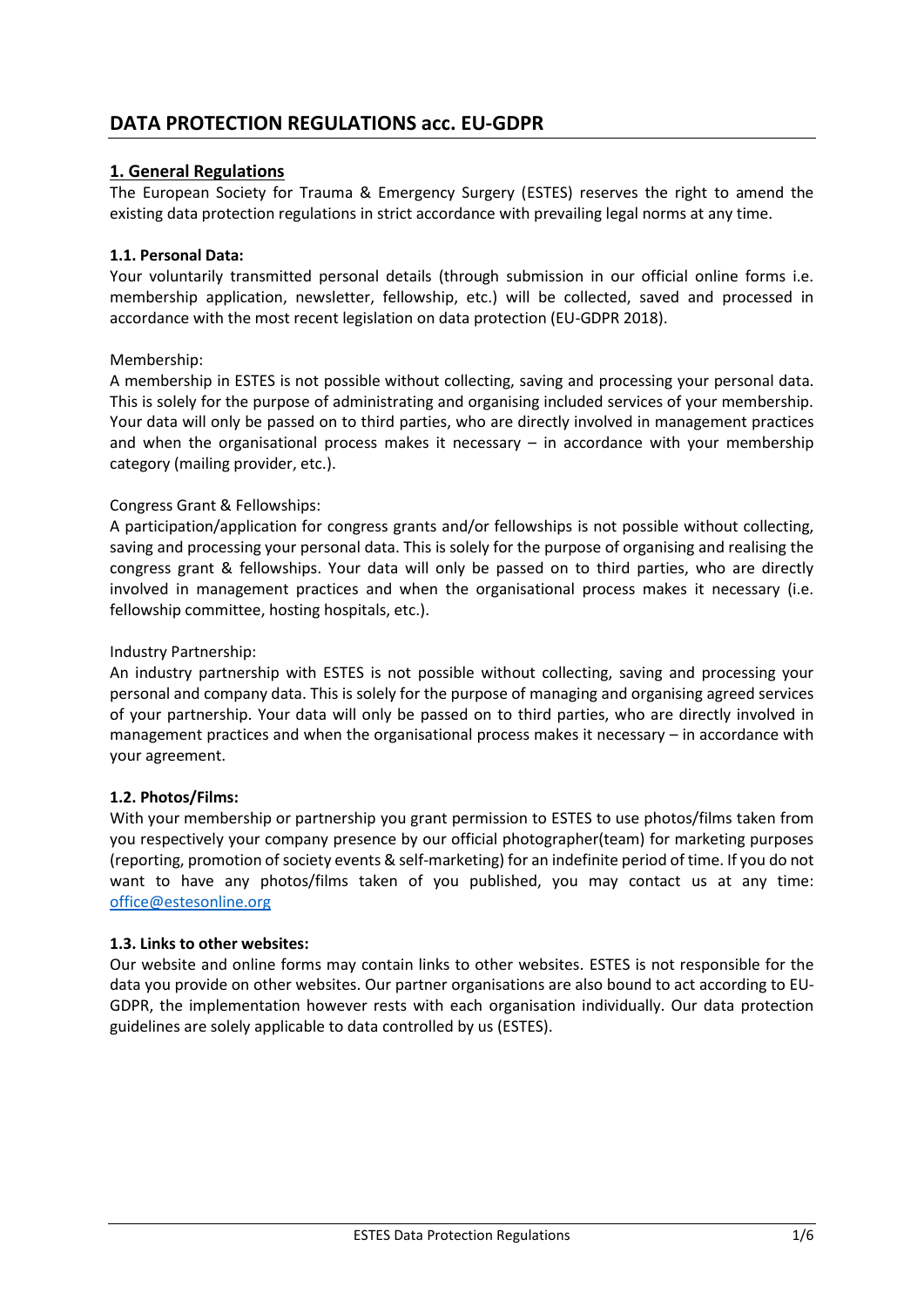# **2. Information Obligation acc. Art 12-14 EU-GDPR (EU-DSGVO)**

We are pleased to provide you with all information on the type, purpose and scope of the processing activities of your personal data.

### **2.1. Controller:**

European Society of Trauma & Emergency Surgery / ESTES Franz-Käfer-Straße 8 3100 St. Pölten, Austria T: +43 660 433 95 78 E-Mail[: office@estesonline.org](mailto:office@estesonline.org) Association Management: Manuela Walland

### **2.2. Purposes of Processing:**

Depending on the activity (see point 1.1.) of the data subject, the data are processed for one or more of the purposes listed below.

| <b>Processing Purpose</b>                 | Data Categories                           |  |  |
|-------------------------------------------|-------------------------------------------|--|--|
| Membership Management /                   | name                                      |  |  |
| Administration & Organisation of Included | contact data                              |  |  |
| <b>Services</b>                           | address data/invoice data                 |  |  |
|                                           | occupation/profession                     |  |  |
|                                           | training & specialisation data            |  |  |
|                                           | date of birth (if necessary)              |  |  |
|                                           | bank account data (if necessary)          |  |  |
| Membership Management / Executive         | name                                      |  |  |
| Board & Sections                          | contact data                              |  |  |
|                                           | institution/organisation                  |  |  |
|                                           | date of birth (if necessary)              |  |  |
|                                           | photo                                     |  |  |
|                                           | conflict of interest infos (if necessary) |  |  |
| Congress Grant / Fellowship               | name                                      |  |  |
|                                           | address data                              |  |  |
|                                           | contact data                              |  |  |
|                                           | institution/organisation                  |  |  |
|                                           | application data/documents                |  |  |
|                                           | date of birth                             |  |  |
|                                           | cost and participation statements         |  |  |
| <b>Industry Partnership</b>               | name                                      |  |  |
|                                           | contact data                              |  |  |
|                                           | company data                              |  |  |
| General Organisation / Accounting         | name                                      |  |  |
|                                           | contact data                              |  |  |
|                                           | address data/invoice data                 |  |  |
|                                           | cost statements (if necessary)            |  |  |
|                                           | bank account data (if necessary)          |  |  |
|                                           | credit card data (if necessary)           |  |  |
| Marketing & Development                   | name                                      |  |  |
|                                           | contact data                              |  |  |
|                                           | institution/organisation (if necessary)   |  |  |
|                                           | training & specialisation data            |  |  |
|                                           | photos/films                              |  |  |
|                                           | statistical data (only anonymised)        |  |  |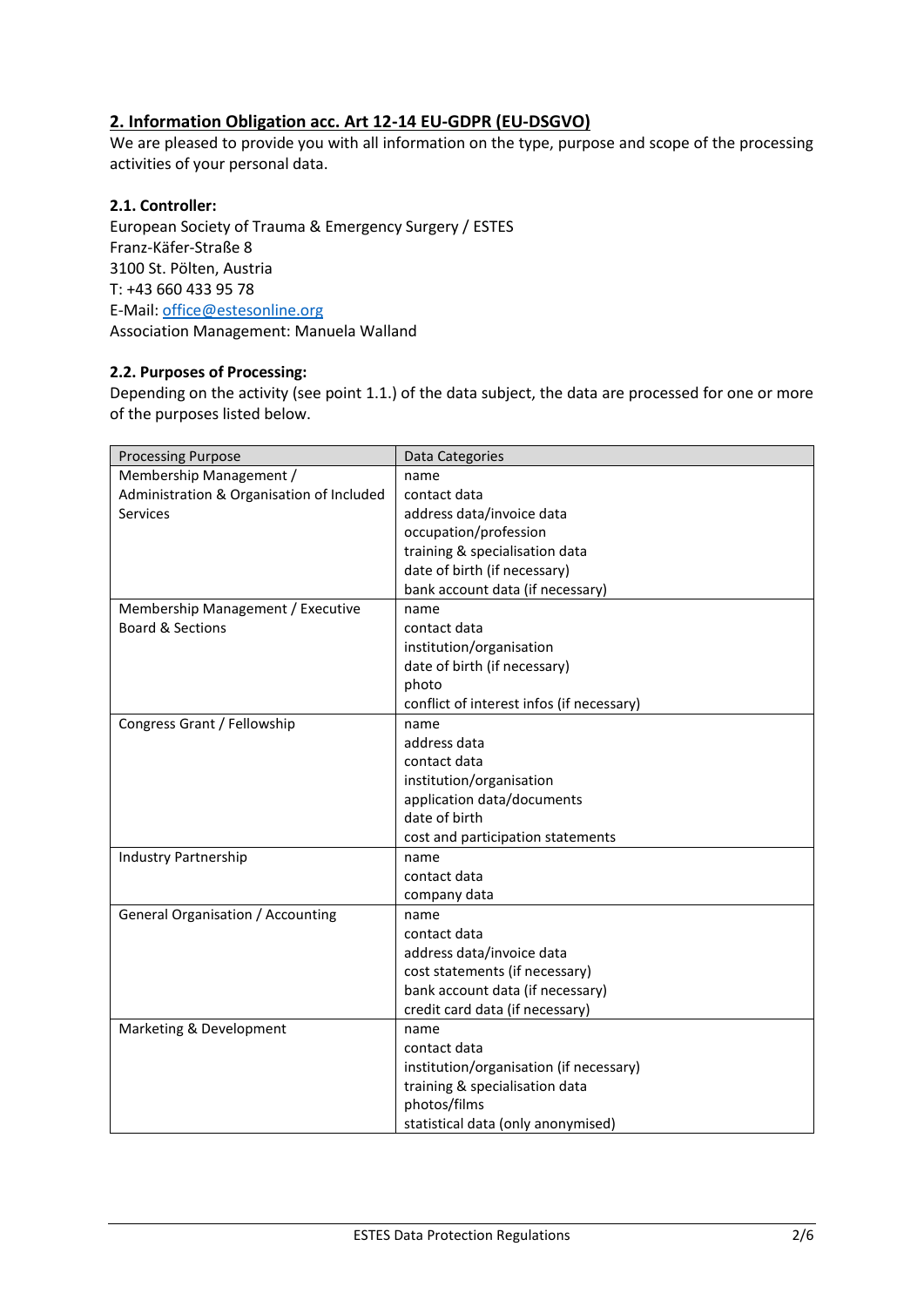| <b>Processing Purpose</b>             | Legal Basis                                                                             |  |
|---------------------------------------|-----------------------------------------------------------------------------------------|--|
| Membership Management /               | Binding application for membership respectively active/paid<br>$\overline{\phantom{a}}$ |  |
| Administration & Organisation of      | membership in the named society                                                         |  |
| Included Services                     |                                                                                         |  |
| Membership Management /               | Active/Paid membership in the named society<br>$\overline{\phantom{a}}$                 |  |
| <b>Executive Board &amp; Sections</b> | Legitimate interest of the controller (see point 4.3.)<br>٠                             |  |
| Congress Grant / Fellowship           | Binding application of the data subject for the given                                   |  |
|                                       | grant/fellowship                                                                        |  |
|                                       | Legitimate interest oft he controller (see point 4.3. - publication)                    |  |
| Industry Partnership                  | Binding contract conclusion of the data subject and the company                         |  |
|                                       | represented by him/her to support the named society and take part                       |  |
|                                       | at relevant events of the named society                                                 |  |
| General Organisation /                | Fulfillment of contract and law                                                         |  |
| Accounting                            |                                                                                         |  |
| Marketing & Development               | Legitimate interest of the controller (see point 4.1.-4.2.)                             |  |

# **2.3. Legal Basis for the data processing purposes:**

# **2.4. Third Party Data Recipients – Categories:**

The recipients only receive the data they require, not your full data record. Your data will only be forwarded when the organisational process makes it necessary – in accordance with your bookings – and when a legal basis exists.

| <b>Processing Purpose</b>        | Data Categories                          | <b>Recipient Categories</b>    |
|----------------------------------|------------------------------------------|--------------------------------|
| Membership Management /          | name                                     | service providers (fulfilment  |
| Administration & Organisation of | contact data                             | agents)                        |
| Included Services   Executive    | address data/invoice data                |                                |
| <b>Board &amp; Sections</b>      | occupation/profession                    |                                |
|                                  | training & specialisation data           |                                |
|                                  | date of birth (if necessary)             |                                |
|                                  | bank account data (if necessary)         |                                |
|                                  | photo (if necessary)                     |                                |
|                                  | conflict of interest info (if necessary) |                                |
| Congress Grant / Fellowship      | name                                     | service providers (fulfilment  |
|                                  | address data                             | agents)                        |
|                                  | contact data                             |                                |
|                                  | institution/organisation                 |                                |
|                                  | application data/documents               |                                |
|                                  | date of birth                            |                                |
|                                  | cost and participation statements        |                                |
| <b>Industry Partnership</b>      | name                                     | service providers (fulfilment  |
|                                  | contact data                             | agents)                        |
|                                  | company data                             |                                |
| General Organisation /           | name                                     | responsible authorities, bank, |
| Accounting                       | contact data                             | fiscal office, tax consultant, |
|                                  | address data/invoice data                | service providers (fulfilment  |
|                                  | cost statements (if necessary)           | agents)                        |
|                                  | bank account data (if necessary)         |                                |
|                                  | credit card data (if necessary)          |                                |
| Marketing (Mailings)             | name                                     | online mailing provider        |
|                                  | contact data                             |                                |
|                                  | institution/organisation (if             |                                |
|                                  | necessary)                               |                                |
|                                  | training & specialisation data           |                                |
|                                  | photos/films                             |                                |
|                                  | statistical data (only anonymised)       |                                |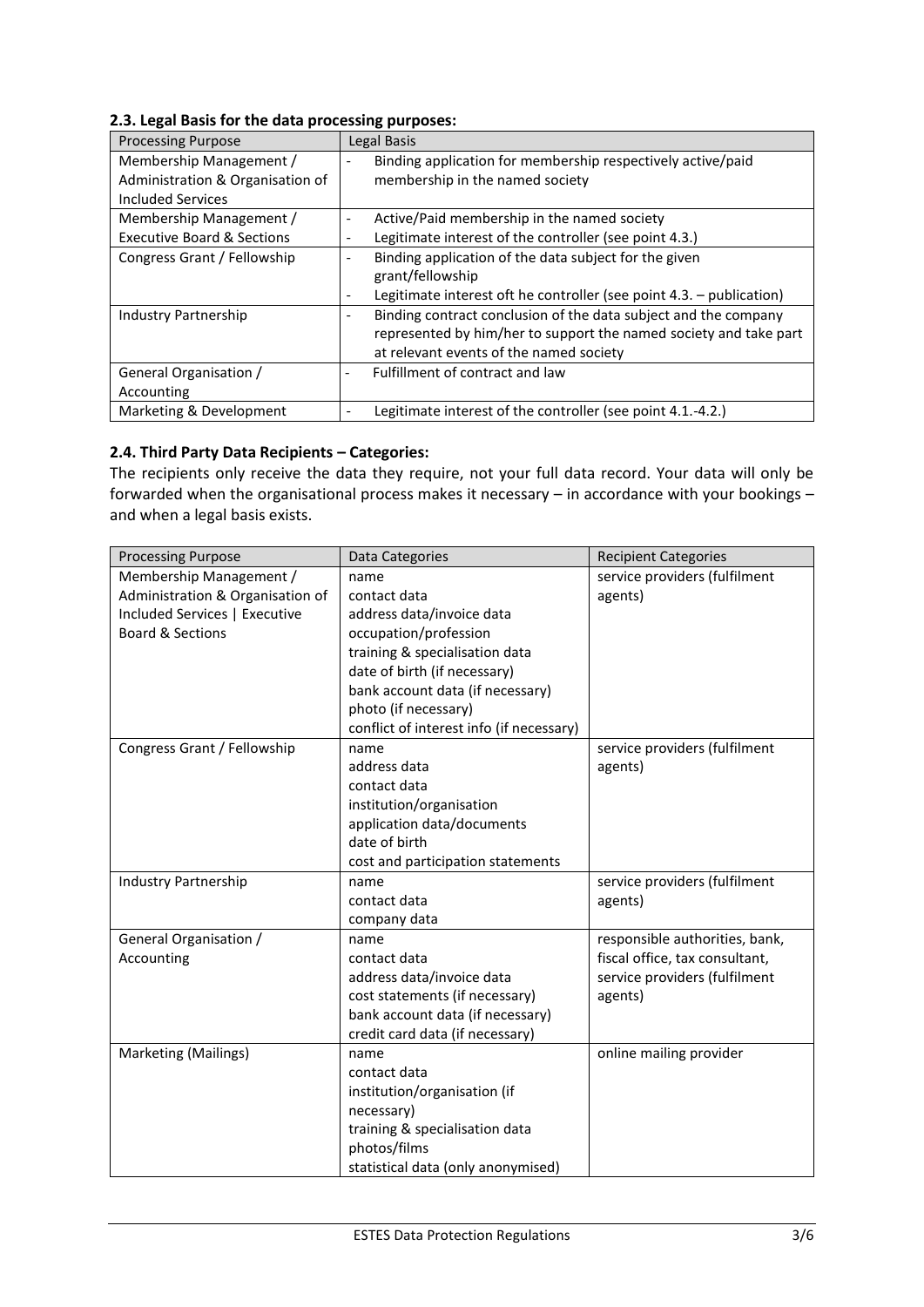### **2.5. Transmission to third party organisations outside the EU:**

No third party organisations are active outside the EU.

# **2.6. Data storage time:**

Information submitted for statistical data collection are irrecoverably deleted after evaluation.

All other data are stored until the end of membership/partnership + 7 years, to meet the retention period according to the Austrian VAT Act 1994 (Umsatzsteuergesetz 1994) and to permit membership administration that meets the standards and requirements of the society and its members.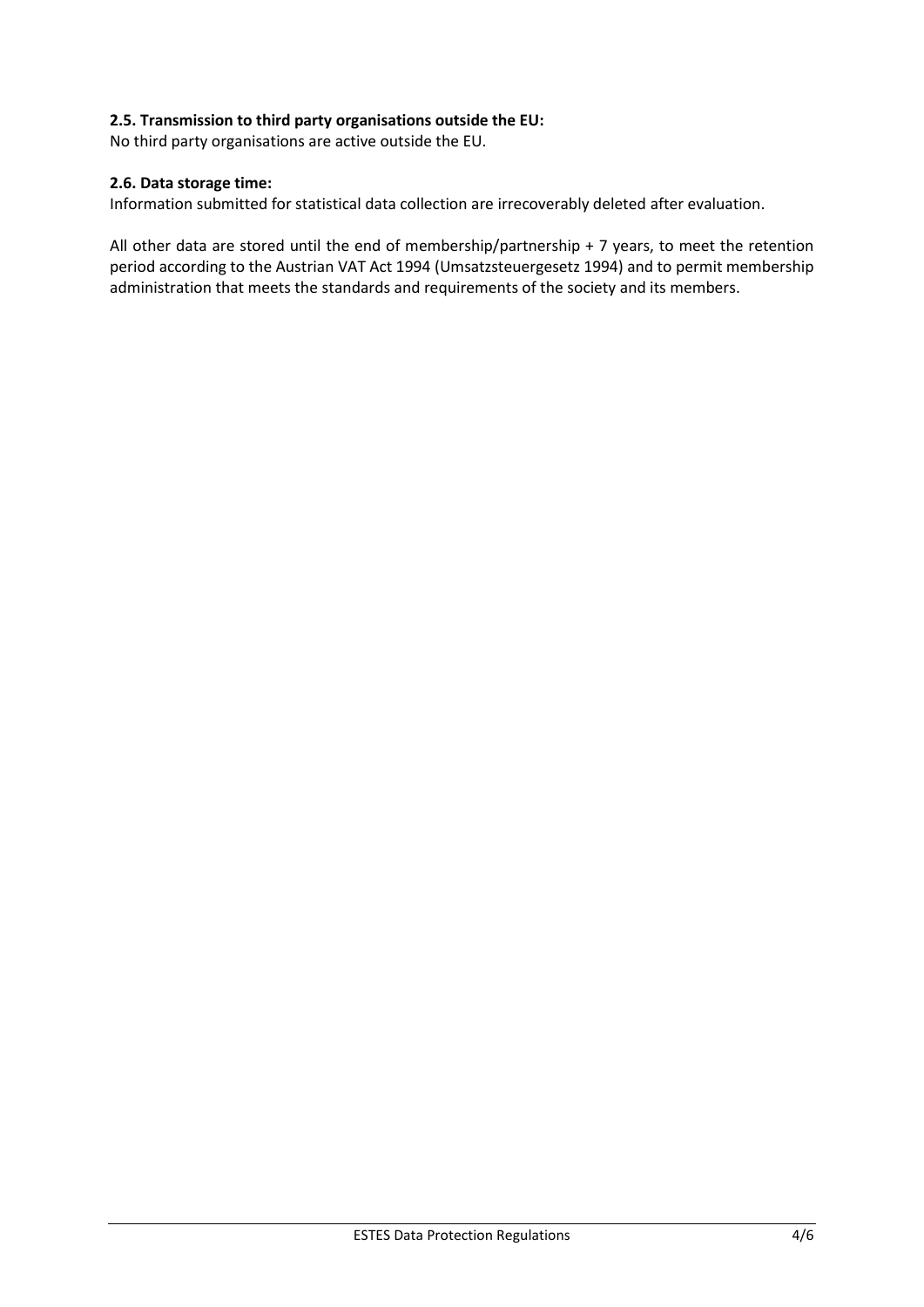# **3. Data Subject Rights**

We are pleased to inform you about your rights according to EU-GDPR:

### **3.1. Data Subject Rights acc. Art 15-21 EU-GDPR:**

- Right of access by the data subject
- Right to rectification
- Right to erasure/"Right to be forgotten"
- Right to restriction of processing
- Right to data portability
- Right to object (at legitimate interest of the controller)

### Detailed descriptions can be found here:

http://eur-lex.europa.eu/legal-content/EN/TXT/HTML/?uri=CELEX:32016R0679&from=EN © European Union, [http://eur-lex.europa.eu/,](http://eur-lex.europa.eu/homepage.html?locale=en) 1998-2018'

### **3.2. Right to withdraw consent acc. Art. 7 EU-GDPR:**

Depending on your participant status, we kindly ask you for different declarations of consent. These are queried within the online forms or directly inquired from the affected person/group coordinator/company representative. The declarations of consent are not compulsory according to the EU GDPR.

Each data subject has the right to withdraw his/her given consent(s) at any time. The withdrawal of the consent does not affect the legality of the processing carried out based on the declaration of consent until the withdrawal.

Declarations of consent can be retracted at any time by sending a written message to ESTES, Franz-Käfer-Straße 8, 3100 St. Pölten, Austria or t[o office@estesonline.org](mailto:office@estesonline.org)

# **3.3. Right to lodge a complaint with a supervisory authority acc. Art 77 EU-DSGVO**

Every data subject shall have the right to lodge a complaint with a supervisory authority, if the data subject considers that the processing of personal data relating to him/her infringes to the EU-GDPR.